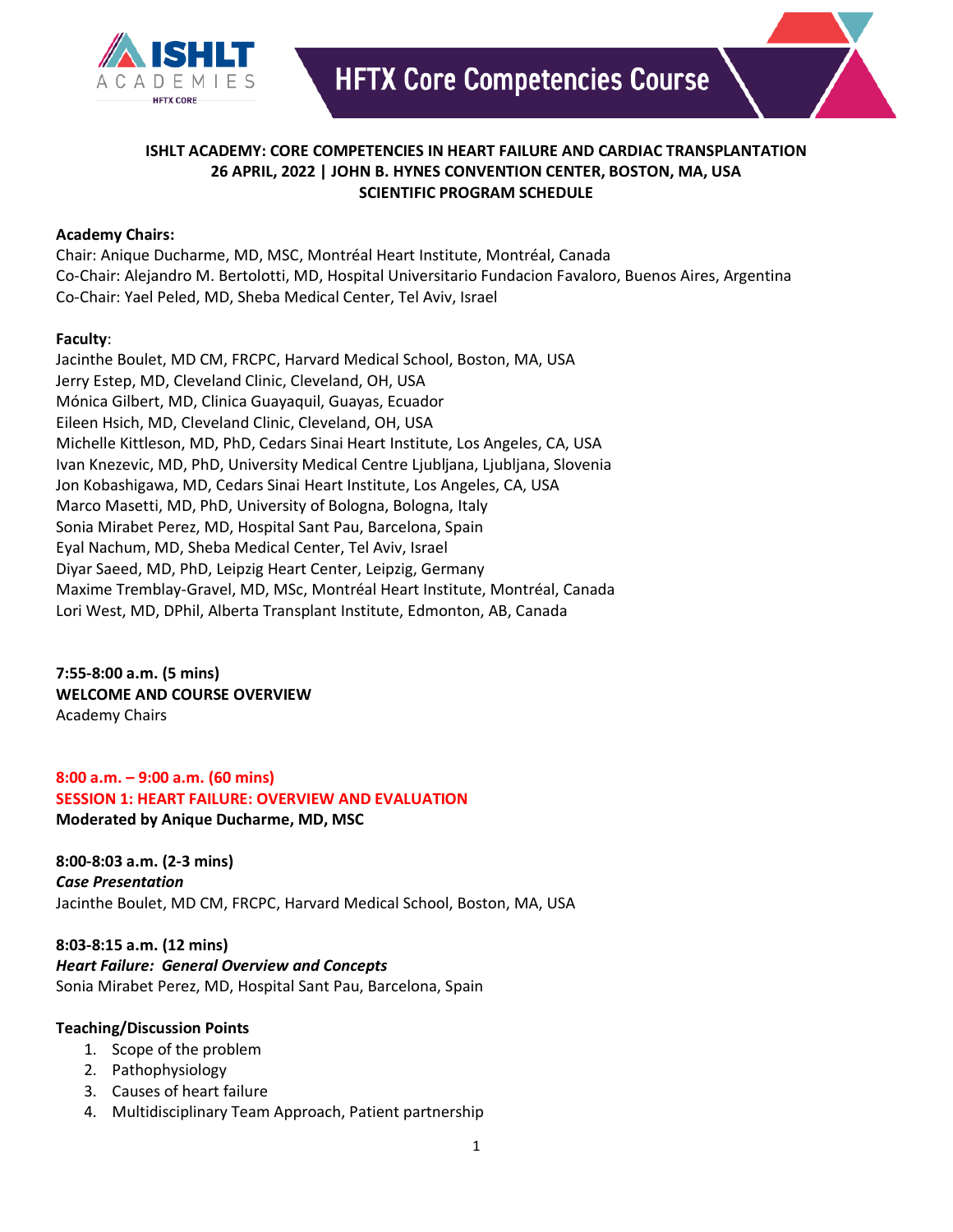#### **8:15-8:30 a.m. (15 mins)**

#### *Evaluation of Patients with Heart Failure*

Michelle Kittleson, MD, PhD, Cedars Sinai Heart Institute, Los Angeles, CA, USA

#### **Teaching/Discussion Points**

- 1. Signs and symptoms
- 2. Biomarkers
- 3. Screening guidelines
- 4. Risk stratification
- 5. Indicators for advance therapy referral

## **8:30-8:45 a.m. (15 mins)**

#### *Heart Failure Tests*

Marco Masetti, MD, PhD, University of Bologna, Bologna, Italy

#### **Teaching/Discussion Points**

- 1. Role of right heart catherization and hemodynamic monitoring
- 2. Cardiopulmonary exercise testing interpretation
- 3. When to perform endomyocardial biopsy
- 4. Ischemia evaluation
- 5. Added benefits of MRI
- 6. Genetics?

**8:45-9:00 a.m. (15 mins) Q&A with Panel**

#### **9:00-10:15 a.m. (75 mins) SESSION 2: MANAGEMENT OF PATIENTS WITH ADVANCED HEART FAILURE and SHOCK Moderated by Alejandro M. Bertolotti, MD**

**9:00-9:03 a.m. (2-3 mins)** *Case Presentation* Jacinthe Boulet, MD CM, FRCPC, Harvard Medical School, Boston, MA, USA

**9:03-9:18 a.m. (15 mins)** *Non-Pharmacologic and Pharmacologic Management* Michelle Kittleson, MD, PhD, Cedars Sinai Heart Institute, Los Angeles, CA, USA

- 1. Sodium and fluid management
- 2. Risk factor modification (obesity, inactivity, sleep apnea, HTN, DM, smoking)
- 3. Guideline recommendations
- 4. Update on novel therapeutic approaches
- 5. Palliative care Home inotropes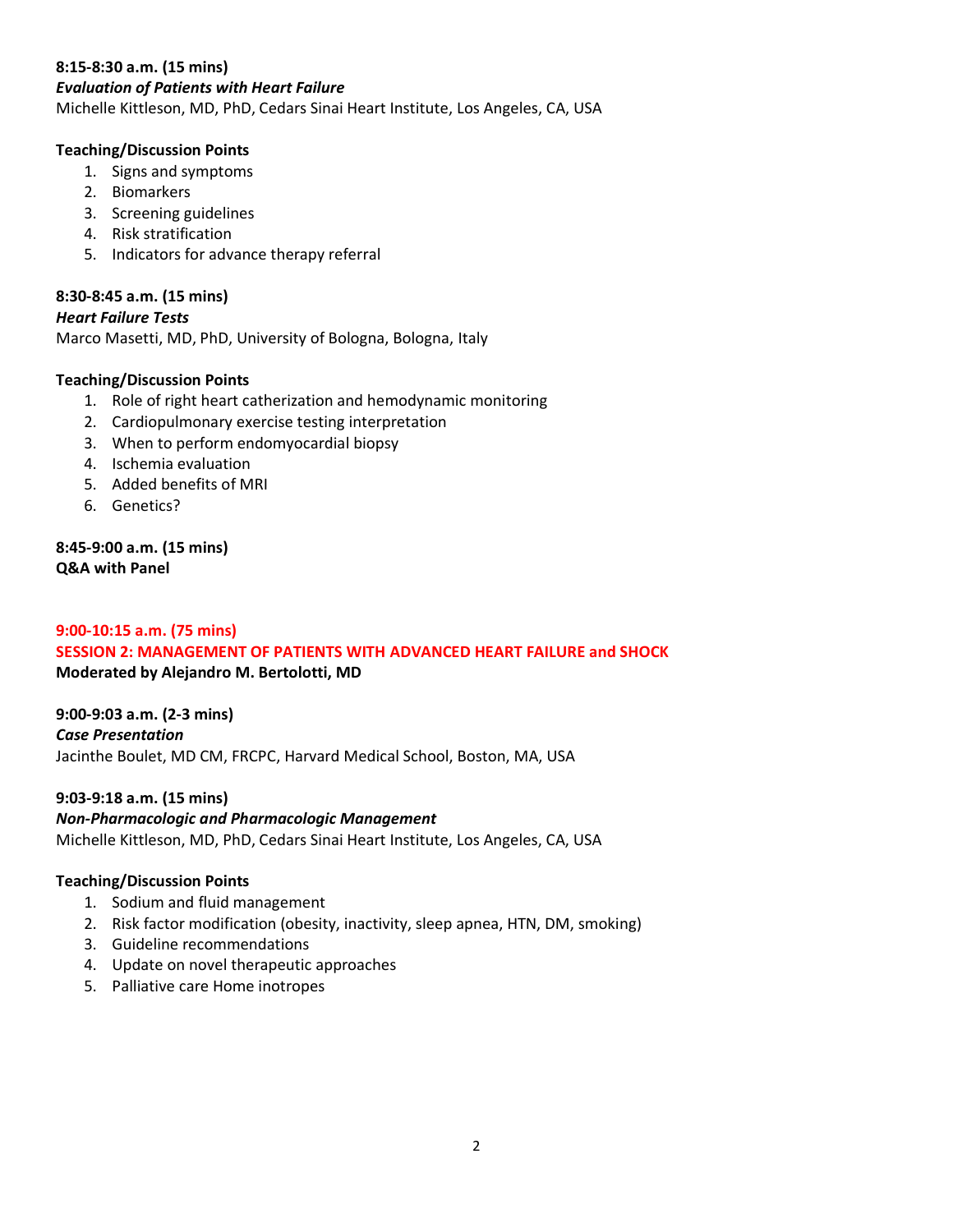#### **9:18-9:30 a.m. (12 mins)**

#### *Principles for Arrhythmia Management and Electrical Devices*

Eileen Hsich, MD, Cleveland Clinic, Cleveland, OH, USA

#### **Teaching/Discussion Points**

- 1. Atrial fibrillation management
- 2. Ventricular arrhythmias
- 3. Implantable cardioverter-defibrillator
- 4. Cardiac resynchronization therapy

#### **9:30-9:45 a.m. (15 mins)**

#### *Surgical/interventional Management of Heart Failure*

Ivan Knezevic, MD, PhD, University Medical Centre Ljubljana, Ljubljana, Slovenia

#### **Teaching/Discussion Points**

- 1. The concept of Heart Team
- 2. Coronary Disease: High risk PCI vs. surgical revascularization
- 3. Valve Disease: Surgical options
- 4. Transcatheter Edge to Edge Repair and other percutaneous devices for Valves Disease Management

#### **9:45-10:00 a.m. (15 mins)**

#### *Cardiogenic Shock*

Jerry Estep, MD, Cleveland Clinic, Cleveland, OH, USA

## **Teaching/Discussion Points**

## 1. Recognition of shock

- 2. SCAI classification and outcomes
- 3. Short term options for mechanical circulatory support (algorithm: intra-aortic balloon pump, ECMO, percutaneous mechanical circulatory support)

**10:00-10:15 a.m. (15 mins) Q&A with Panel**

**10:15-10:45 a.m. (30 mins) COFFEE BREAK**

**10:45 a.m. – 12:00 p.m. (75 mins) SESSION 3: CARDIAC TRANSPLANTATION AND ALTERNATIVES Moderated by Yael Peled, MD** 

**10:45-10:48 a.m. (2-3 mins)** *Case Presentation*  Eyal Nachum, MD, Sheba Medical Center, Tel Aviv, Israel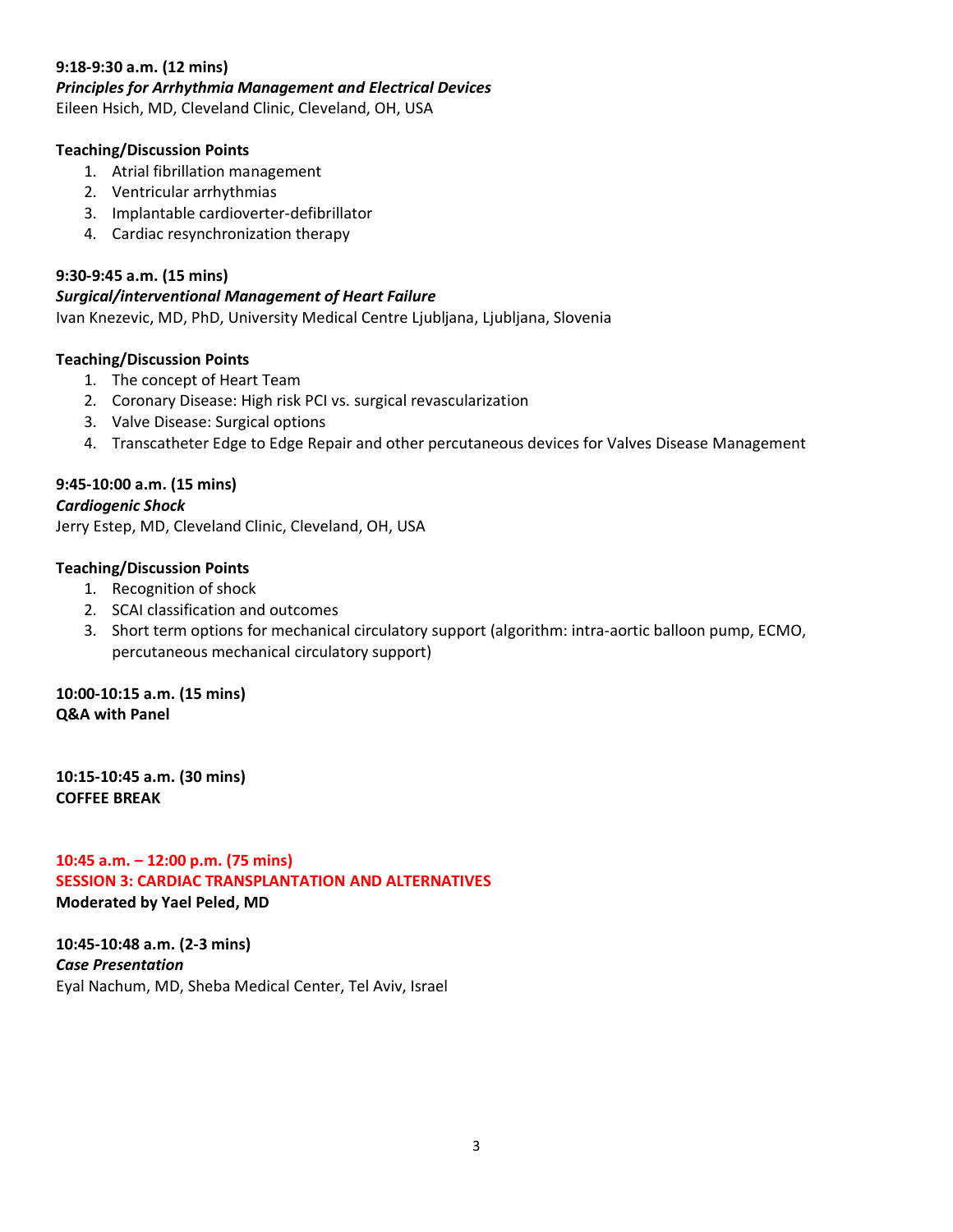#### **10:48-11:05 a.m. (17 mins)**

#### *Consideration for Advanced Heart Failure Therapies*

Marco Masetti, MD, PhD, University of Bologna, Bologna, Italy

#### **Teaching/Discussion Points**

- 1. Timing of referral
- 2. Special considerations (including Group O, large body habitus)
- 3. Volume and center's experience

#### **11:05-11:20 a.m. (15 mins)**

# *Pulmonary Hypertension: Pulmonary Arterial Hypertension in Heart Failure*

Maxime Tremblay-Gravel, MD, MSc, Montréal Heart Institute, Montréal, Canada

#### **Teaching/Discussion Points**

- 1. Definition
- 2. WHO classification
- 3. Etiologies
- 4. Medical therapies
- 5. Procedures and Monitoring

## **11:20-11:45 a.m. (25 mins)**

#### *Evaluation of the Transplant Candidate*

Anique Ducharme, MD, MSC, Montréal Heart Institute, Montréal, Canada

#### **Teaching/Discussion Points**

- 1. Multidisciplinary approach of heart transplant candidates
- 2. Indications for transplant
- 3. Contraindications for transplant
- 4. Evaluation process (Guidance for screening grids and serial pre-transplant evaluation)
- 5. RHC interpretation
- 6. Substance abuse, tobacco use, and cannabis

#### **11:45 a.m. – 12:00 p.m. (15 mins) Q&A with Panel**

**12:00-1:00 p.m. (60 mins) LUNCH BREAK** (a box lunch is included in the registration fee)

#### **1:00-1:45 p.m. (45 mins)**

#### **SESSION 4: CARDIAC TRANSPLANTATION – SPECIAL CONSIDERATIONS Moderated by Anique Ducharme, MD, MSC**

## **1:00-1:15 p.m. (15 mins)**

## *Difficult Decision Making*

Anique Ducharme, MD, MSC, Montréal Heart Institute, Montréal, Canada

- 1. Restrictive and infiltrative cardiomyopathies
- 2. Chagas Disease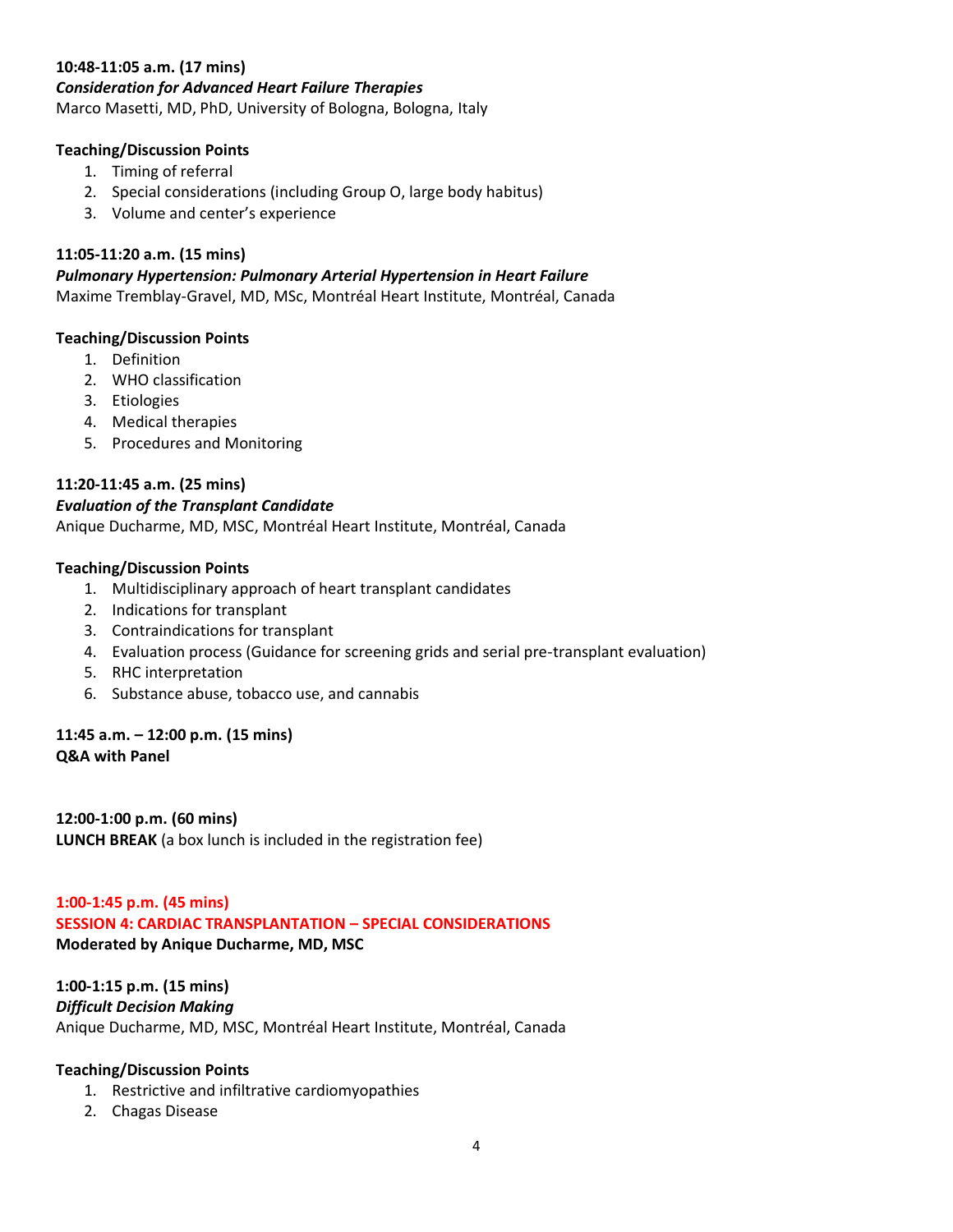- 3. Retransplantation
- 4. Considerations for multi organ transplant

## **1:15-1:30 p.m. (15 mins)**

#### *The Nightmare of Pediatric and Adult Congenital Disease*

Lori West, MD, DPhil, Alberta Transplant Institute, Edmonton, AB, Canada

#### **Teaching/Discussion Points**

- 1. Pediatric transplantation
- 2. Adult congenital patient

**1:30-1:45 p.m. (15 mins) Q&A with Panel**

**1:45 p.m. – 3:35 p.m. (110 mins) SESSION 5: GUIDING PRINCIPLES: DONOR RECIPIENT MATCH and IMMUNOLOGY 101 Moderated by Yael Peled, MD** 

**1:45-1:48 p.m. (2-3 mins)** *Case Presentation* Mónica Gilbert, MD, Clinica Guayaquil, Guayas, Ecuador

**1:48-2:08 p.m. (20 mins)** *Balancing the Risk*  Yael Peled, MD, Sheba Medical Center, Tel Aviv, Israel

#### **Teaching/Discussion Points**

- 1. Donor risk factors
- 2. Recipient risk factors in the context of donor heart selection
- 3. Balancing donor and recipient risk in donor selection (Ischemic Time & Risks score)
- 4. Extended criteria donor hearts (including DCD donor and Ex-Vivo Perfusion)

#### **2:08-2:25 p.m. (17 mins)**

#### *Heart Transplant Procedure: Pre, Intra and Postoperative Aspects of Care*

Alejandro M. Bertolotti, MD, Hospital Universitario Fundacion Favaloro, Buenos Aires, Argentina

#### **Teaching/Discussion Points**

- 1. Patient prioritization and risk stratification
- 2. Technical aspects of heart transplant procedure
- 3. Postoperative care: common scenarios
- 4. Primary Graft Dysfunction: diagnosis and management

#### **2:25-2:45 p.m. (20 mins)**

#### *Overview of Transplantation Immunobiology*

Jon Kobashigawa, MD, Cedars Sinai Heart Institute, Los Angeles, CA, USA

- 1. Immunology 101
- 2. Immunosuppression strategies
- 3. Sensitized patient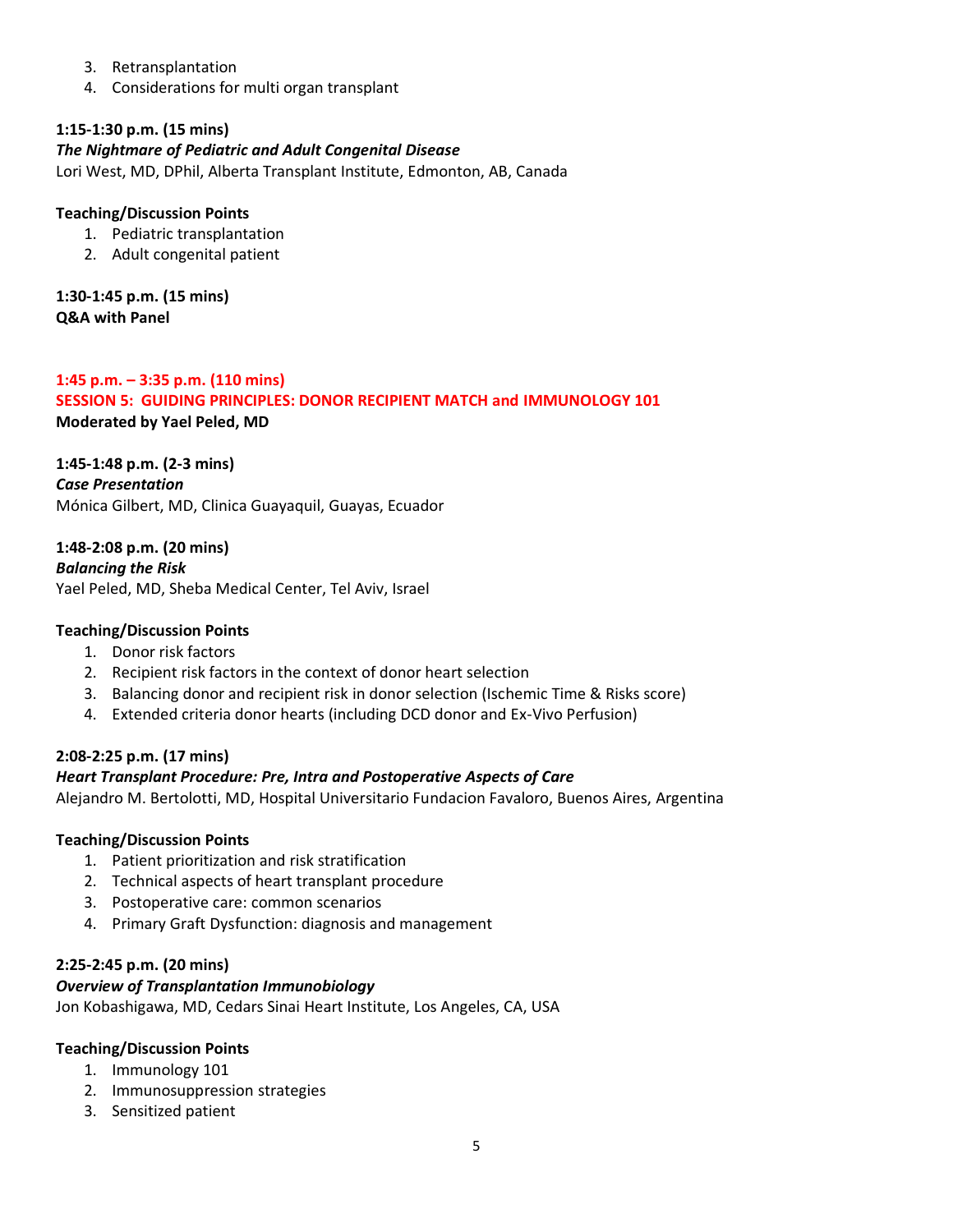#### **2:45-3:00 p.m. (15 mins)**

*Disease Management Strategies (Rejection, Immunosuppression, Infections and Complications)* Eileen Hsich, MD, Cleveland Clinic, Cleveland, OH, USA

#### **Teaching/Discussion Points**

- 1. Rejection surveillance and treatment
- 2. Common infectious considerations
- 3. Common medical complications (bone disease, etc.)

## **3:00-3:20 p.m. (20 mins)**

*Special Consideration of Immunosuppression*

Jon Kobashigawa, MD, Cedars Sinai Heart Institute, Los Angeles, CA, USA

#### **Teaching/Discussion Points**

- 1. Pros and Cons of Induction therapy
- 2. Minimizing Immunosuppression, including steroid withdrawal/avoidance

**3:20-3:35 (15 mins) Q&A with Panel**

**3:35-4:05 p.m. (30 mins) COFFEE BREAK**

# **4:05-5:10 p.m. (65 mins) SESSION 6: MECHANICAL CIRCULATORY SUPPORT**

**Moderated by Alejandro M. Bertolotti, MD** 

**4:05-4:08 p.m. (2-3 mins)** *Case Presentation*  Eyal Nachum, MD, Sheba Medical Center, Tel Aviv, Israel

**4:08-4:30 p.m. (22 mins)**

#### *Current Devices and Outcomes*

Alejandro M. Bertolotti, MD, Hospital Universitario Fundacion Favaloro, Buenos Aires, Argentina

- 1. History of device development (very brief)
	- a. Continuous vs Pulsatile devices
	- b. Axial vs Centrifugal flow
	- c. TAH versus BiVAD
- 2. Scoring systems (RV and bleeding)
- 3. Candidate selection